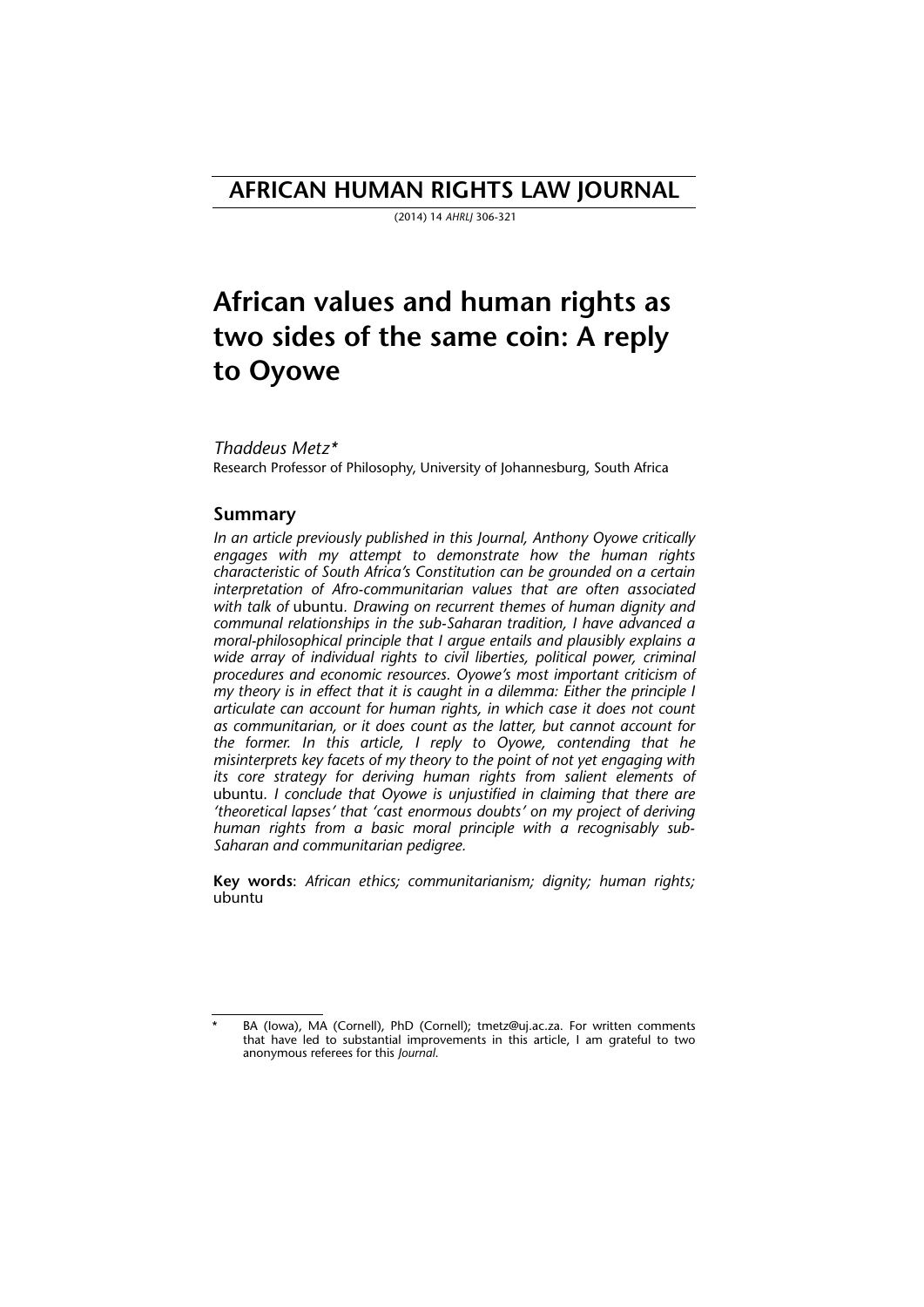## **1 Introduction**

In an article previously published in this *Journal* titled 'Strange bedfellows', $1$  Anthony Oyowe critically engages with my attempt to demonstrate how the human rights characteristic of South Africa's Constitution<sup>2</sup> can be grounded on a certain interpretation of the African values that are often associated with talk of *ubuntu*, the Nguni term for humanness that is used to capture sub-Saharan approaches to morality.<sup>3</sup> Drawing on recurrent themes of human dignity and communal relationships in the sub-Saharan tradition, I have advanced a moral-philosophical principle that I argue entails and plausibly explains a wide array of individual rights to civil liberties, political power, criminal procedures and economic resources. Oyowe, however, maintains that human rights and African values do not belong together. More specifically, his most important criticism of my theory is in effect that it is caught in a dilemma: Either the principle I articulate can account for human rights, in which case it does not count as communitarian and an articulation of *ubuntu*, or it does count as the latter, but cannot account for the former.

In partly titling this article 'two sides of the same coin', the reader can guess where I am headed. Here I reply to Oyowe, contending that he misinterprets key facets of my theory to the point of attacking a strawman and not yet engaging with its core strategy for deriving human rights from salient elements of *ubuntu*. In a nutshell, Oyowe reads my theory as positing two distinct final goods to be promoted, namely, those of individual freedom and communal relationship, whereas I instead posit a single basic good, human dignity *qua* the capacity for communal relationship, that is to be respected. Human rights, I contend, are ways of treating people as special by virtue of their capacity to commune, not ways of balancing competing interests in freedom and community. Misreading my theory, Oyowe's criticisms misfire, or so I shall argue.

My primary aim is to resolve the dilemma that Oyowe poses, meaning that I do not address a variety of other points scattered amongst the buckshot of his objections. For example, I do not take up his reasons for thinking that I have an implausible understanding of how human rights essentially function.<sup>4</sup> Instead, I focus strictly on Oyowe's charge that there are 'theoretical lapses' that 'cast enormous

<sup>1</sup> A Oyowe 'Strange bedfellows: Rethinking *ubuntu* and human rights in South Africa' (2013) 13 *African Human Rights Law Journal* 103.

<sup>2</sup> Constitution of the Republic of South Africa, 1996.<br>The central article also anneared in this journal.

<sup>3</sup> The central article also appeared in this journal as T Metz '*Ubuntu* as a moral theory and human rights in South Africa' (2011) 11 *African Human Rights Law Journal* 532.

I do not believe that rights are essentially claims that protect interests, whereas Oyowe does, and I maintain that to have a right is well understood as a matter of someone else having a duty, whereas he does not. For a reply to Oyowe on these abstract matters, the reader is invited to contact the author for unpublished comments.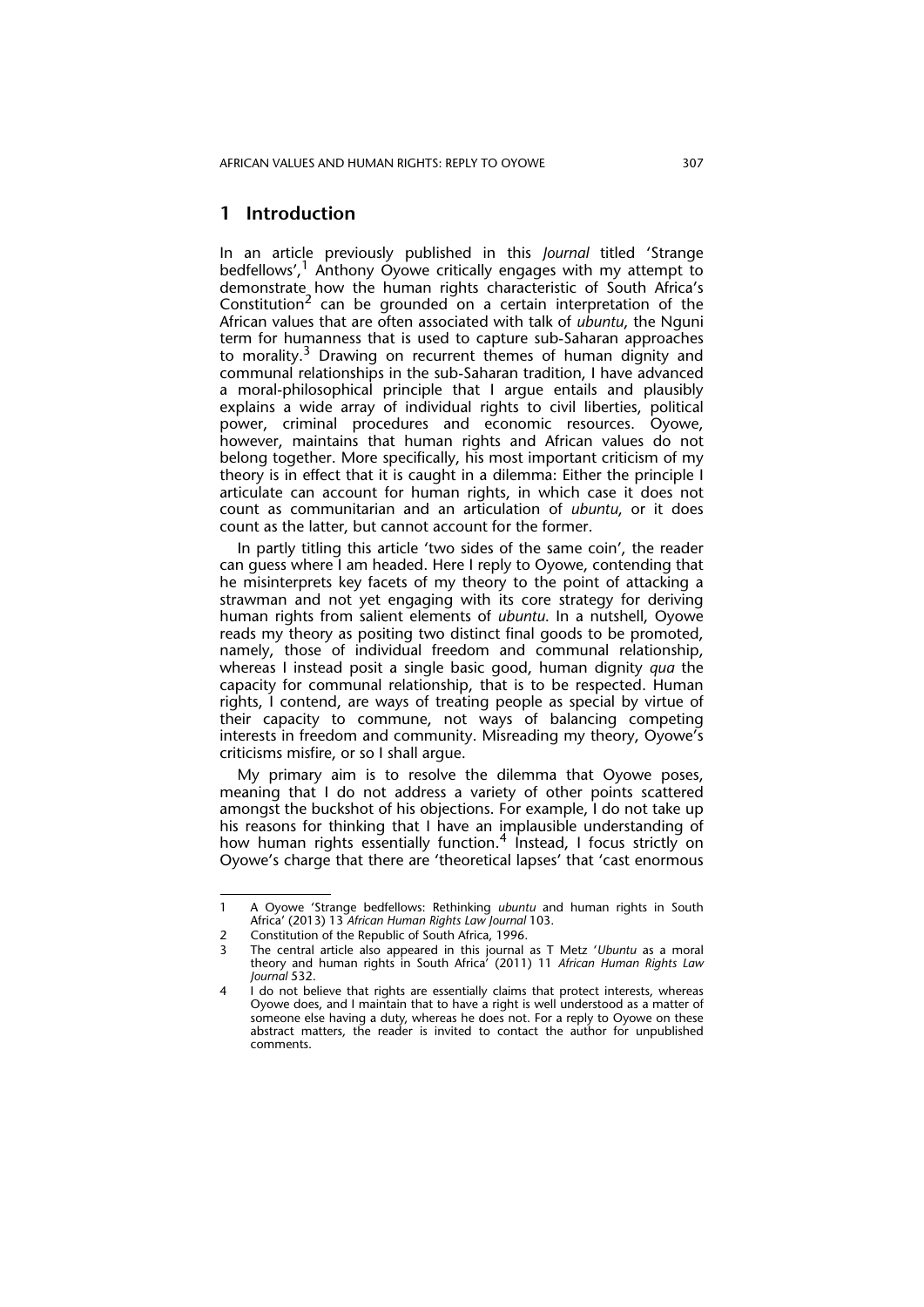doubts'5 on my project of showing that *ubuntu*, interpreted as a moral-philosophical principle, is a promising foundation for typical elements of South Africa's Bill of Rights.<sup>6</sup>

I begin by briefly sketching the moral theory I have constructed that is informed by *ubuntu* and the way it promises to capture human rights salient in South Africa's Constitution (part 2), after which I spell out Oyowe's dilemma that I must choose between interpreting the theory in a communitarian way and it being able to entail and well explain human rights and their violations (part 3). I then reply to Oyowe, indicating how my theory is reasonably labelled 'communitarian', how it plausibly grounds many human rights, and how Oyowe does not yet understand the central strategy I employ for reconciling communitarian values and human rights (part 4). I conclude by briefly reflecting on what my approach, if sound, means for constitutional interpretation in South Africa (part 5).

# **2 Deriving human rights from** *ubuntu*

The philosophical project at hand is an attempt to demonstrate that salient communitarian elements of pre-colonial sub-Saharan world views can be interpreted in a way that powerfully accounts for much of South Africa's Bill of Rights. In this section, I repeat enough of my earlier work to make Oyowe's target clear.

#### **2.1 Nature of human rights**

Oyowe and I do not disagree that much about what human rights are, or at least not on matters that would suggest that we are speaking past one another when using the phrase 'human rights'. This phrase refers in the first instance to weighty moral claims of individuals to receive certain treatment or objects, which claims they have by virtue of a quality they share with (nearly) all other human persons, and which must be fulfilled even if long-term benefits would be realised by not doing so.<sup>7</sup> For example, if people have a right to equality, $8$  that means (amongst other things) that the state may not discriminate against them on grounds of race or ethnicity, even if a majority of those in society would be happier or more culturally 'pure' as a result. Furthermore, Oyowe agrees with me that if human rights are justified, they probably are by virtue of human dignity, that is, a superlative non-instrumental value characteristic of human beings, and a companion normative perspective that obligates agents to treat them with respect.<sup>9</sup>

<sup>5</sup> Oyowe (n 1 above) 103.

<sup>6</sup> Ch 2 Constitution of the Republic of South Africa.

<sup>7</sup> Compare Oyowe (n 1 above) 114-115.<br>8 Sec 9 Constitution of the Republic of So

Sec 9 Constitution of the Republic of South Africa.

<sup>9</sup> See Oyowe (n 1 above) 119.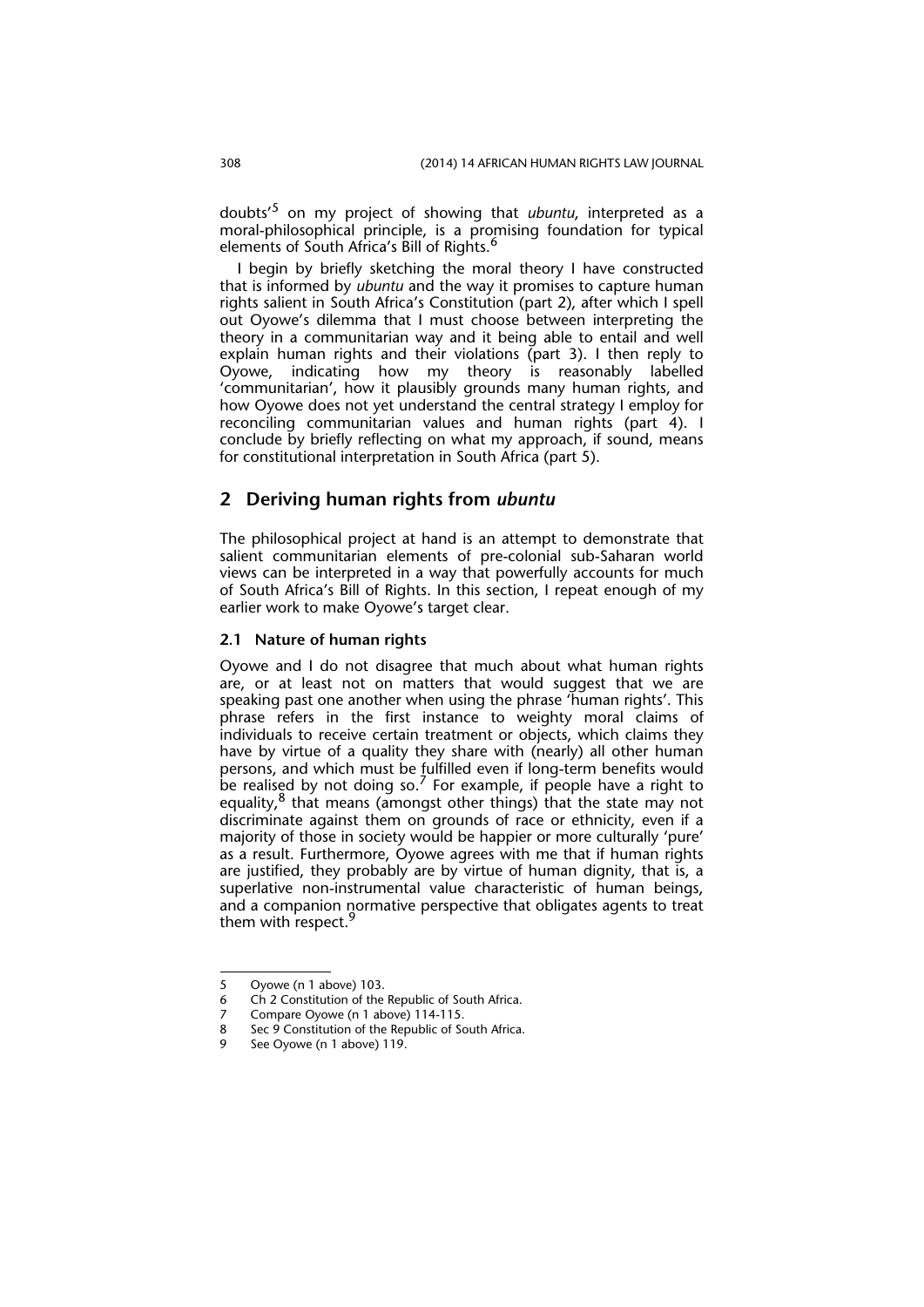Although I believe that the way I interpret *ubuntu* can ground a variety of kinds of human rights, in the following I concentrate particularly on 'negative' rights, that is, rights to be free from others' interference or to have the liberties to engage in behaviours that others might dislike. One reason for such a focus is that, as will become clear in the following section, Oyowe is most keen to demonstrate that *ubuntu* cannot capture negative rights. Another reason, however, is that it is well known that *ubuntu* and related value systems below the Sahara are routinely criticised for being unable to account for the value of individual liberty, namely, freedom from coercion to hold beliefs and to perform actions of which others disapprove. Although below I do briefly address some 'positive' rights, for instance, to culture<sup>10</sup> and to socio-economic goods,<sup>11</sup> it is most urgent to demonstrate that communitarian values, properly understood, can make good sense of a person's right to live in ways that do not comport with the lifestyles of the majority. Hence, the rights from South Africa's Constitution that I most often discuss are those to life, freedom and security of the person, privacy, freedom of religion, freedom of expression and the like.<sup>12</sup>

#### **2.2 An interpretation of** *ubuntu*

Having clarified the objects to be theoretically captured, I now lay out the *ubuntu*-based principle that I have used to do so. I lack the space to indicate why I believe that the principle is informed by sub-Saharan values and norms.<sup>13</sup> I instead focus on presenting my findings, that is, the results of my attempt to develop a comprehensive account of morality that is both African and philosophically compelling.

My theoretical interpretation of *ubuntu* and related moral perspectives starts with the acknowledgment that indigenous black societies below the Sahara have characteristically sought out communal relationships as a higher-order end. As I have contended in earlier work,<sup>14</sup> communal relationships are well understood in the sub-Saharan tradition as the combination of what I call 'identity' and 'solidarity'. Part of what it is to enter into community with others is to identify with them, or share a way of life with them, by which is meant roughly enjoying a sense of togetherness and engaging in cooperative projects. Another part of communion is solidarity, or caring for others' quality of life, which amounts to helping others for altruistic reasons and typically consequent to sympathy with them. What African thinkers typically mean by 'community', or at least one

<sup>10</sup> Secs 30-31 Constitution of the Republic of South Africa.<br>11 Secs 26, 27 & 29 Constitution of the Republic of South

<sup>11</sup> Secs 26, 27 & 29 Constitution of the Republic of South Africa.<br>12 Secs 11-18 Constitution of the Republic of South Africa.

Secs 11-18 Constitution of the Republic of South Africa.

<sup>13</sup> On which see T Metz 'Toward an African moral theory' (2007) 15 *Journal of Political Philosophy* 321 and T Metz 'African conceptions of human dignity' (2012) 13 *Human Rights Review* 19.

<sup>14</sup> Metz (nn 3 & 13 above).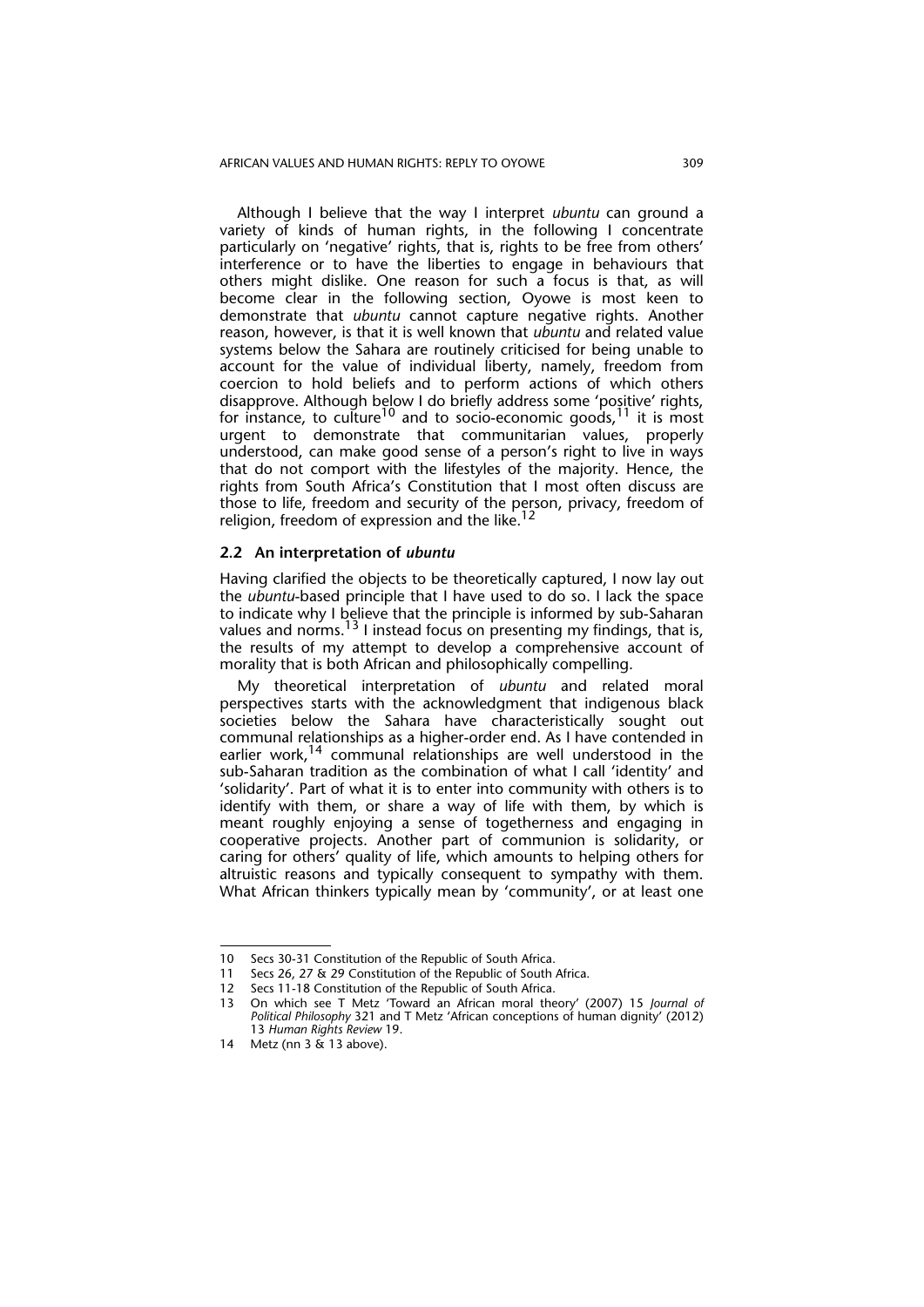morally-attractive way to understand what they mean by it, is as consisting of the combination of identity and solidarity.

To begin to see how this approach is appealing as a philosophical ethic, consider that 'friendliness' is how English speakers would typically label communal relationships of identity and solidarity. To be friendly is not much other than to share a way of life with others and to care for their quality of life and for their sake. And, so, an initial way to understand African ethics from a theoretical perspective is to suggest that morally-wrong actions are to be identified as those that are, roughly, unfriendly. Lying, stealing, cheating, coercing, abusing, breaking promises, refusing ever to help and the like are plausibly immoral insofar as they put distance between the one acting and the one acted upon; they are subordinating rather than co-ordinating; they are expected to harm rather than to benefit; and they are motivated by attitudes of cruelty, selfishness and the like. That is the compelling moral perspective that I find in the sub-Saharan tradition that differs from typical Western accounts of wrongness as failure to maximise the general welfare (utilitarianism) or disrespect of an individual's autonomy (Kantianism).

Now, in order to capture the nature of wrongness with specificity, one must indicate precisely how a given agent is to respond to friendly or communal relationships. One suggestion would be that an agent ought to produce as much friendliness or community and to reduce as much unfriendliness or anti-sociality as he can, given the options available to him. However, such an account of how to respond to communal relationships plainly cannot account for human rights, particularly negative ones.<sup>15'</sup>If seriously harming an innocent person would have the effect of enhancing communion relative to not doing so, then such a consequentialist approach would permit intentionally inflicting the harm. In contrast, I want to account for the intuition that individuals have rights not to be harmed or otherwise interfered with for the greater good, even the good of more communal relationships in the long run. So, the question has been this: How can one account for human rights, given an ethic according to which a moral agent ought to seek out communal relationships as a higher-order end?

My strategy for answering this question has been to appeal to the value of human dignity, taking a cue from both the Western and African traditions. From the former, I have noted that the strongest and most influential account of human rights up to now has been a Kantian one, according to which upholding human rights are ways of treating people, and specifically their capacity for autonomy, with respect. From the latter, I have recognised the widespread appeal to the dignity of human life amongst sub-Saharan peoples,  $16$  which

<sup>15</sup> As indicated in Metz 'Toward an African moral theory' (n 13 above) 338, and Metz (n 3 above) 539-540.

<sup>16</sup> For citations, see Metz 'African conceptions of human dignity' (n 13 above).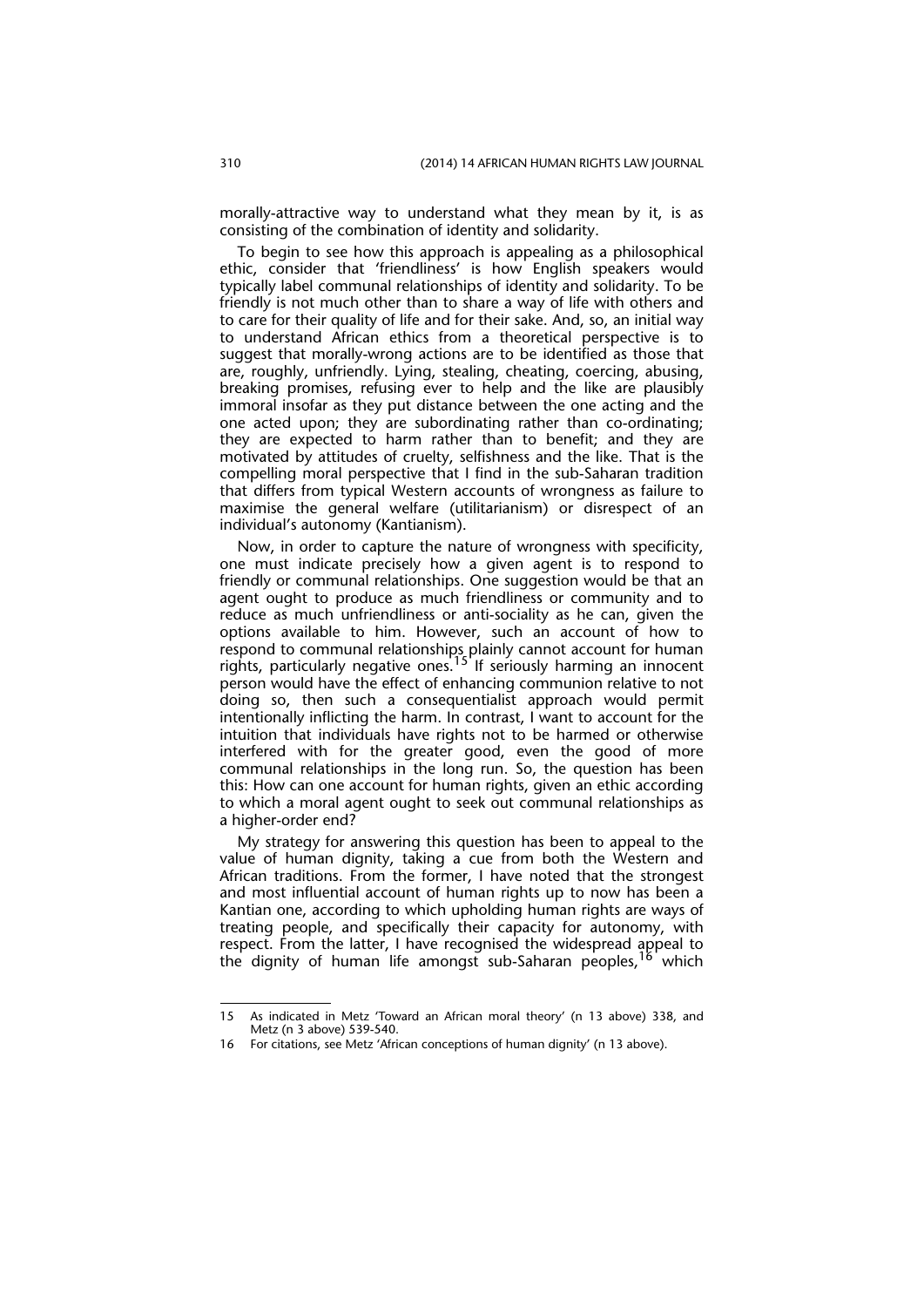often prompted behaviour that we would call 'recognition of human rights' (but that they themselves have much more often labelled 'respect').

For instance, despite the intimate attachments in small-scale sub-Saharan societies, they were well known for extending hospitality to strangers passing through, respecting all human beings as part of an encompassing family or as beings with whom to relate communally.<sup>17</sup> For another example, a recurrent practice in indigenous African societies has been to base policy on consensus, amongst either elected leaders or all adults. Instead of aggregating votes and doing whatever would maximise the satisfaction of interests, respect for the dignity of individuals has been understood to require a practice of seeking everyone's agreement (or at least input) before proceeding.<sup>18</sup>

Of course, African societies were not perfect when it came to exhibiting what we would today call a 'human rights culture'. Sexism, for one, has been a salient problem, from an egalitarian standpoint. Regardless of whether sub-Saharan societies violated human rights in the past, my point is that some of the communitarian values they have recurrently espoused can be interpreted in a way that makes good sense – to an open-minded interlocutor anywhere in the world, and not merely in Africa – of which human rights people have and why.

Within characteristically African practices and especially beliefs there is the idea of human dignity, which I draw upon to create a novel moral theory.

Specifically, I posit a conception of human dignity according to which individuals have a superlative non-instrumental value insofar as they are in principle capable of entering into community with others. My proposal is that we have human rights insofar as we are beings that can both exhibit friendliness and be treated in a friendly way. What makes us more special than anything else in the mineral, vegetable and animal kingdoms is, roughly, our inherent capacity both to commune with others and to be communed with by others. Where the Kantian finds value in people's capacity to govern themselves, a more characteristically African view deems it to inhere in their capacity to relate to others.

Here, then, is my favoured reconstruction of *ubuntu* as a normative principle:<sup>19</sup> One must honour a person who has a dignity insofar as he can be both the subject and object of communal relationships. Alternately stated, an act is wrong insofar as it degrades a person's

<sup>17</sup> For a representative analysis, see K Gyekye 'African ethics' in E Zalta (ed) *Stanford encyclopedia of philosophy* (2010) http://plato.stanford.edu/entries/african-ethics/ (accessed 31 July 2014).

<sup>18</sup> For just one example, see Wiredu's discussion of the ideas of human dignity and rights amongst the Ghanaian Akan in K Wiredu *Cultural universals and particulars: An African perspective* (1996).

<sup>19</sup> Applied to persons, for now setting aside other beings such as animals.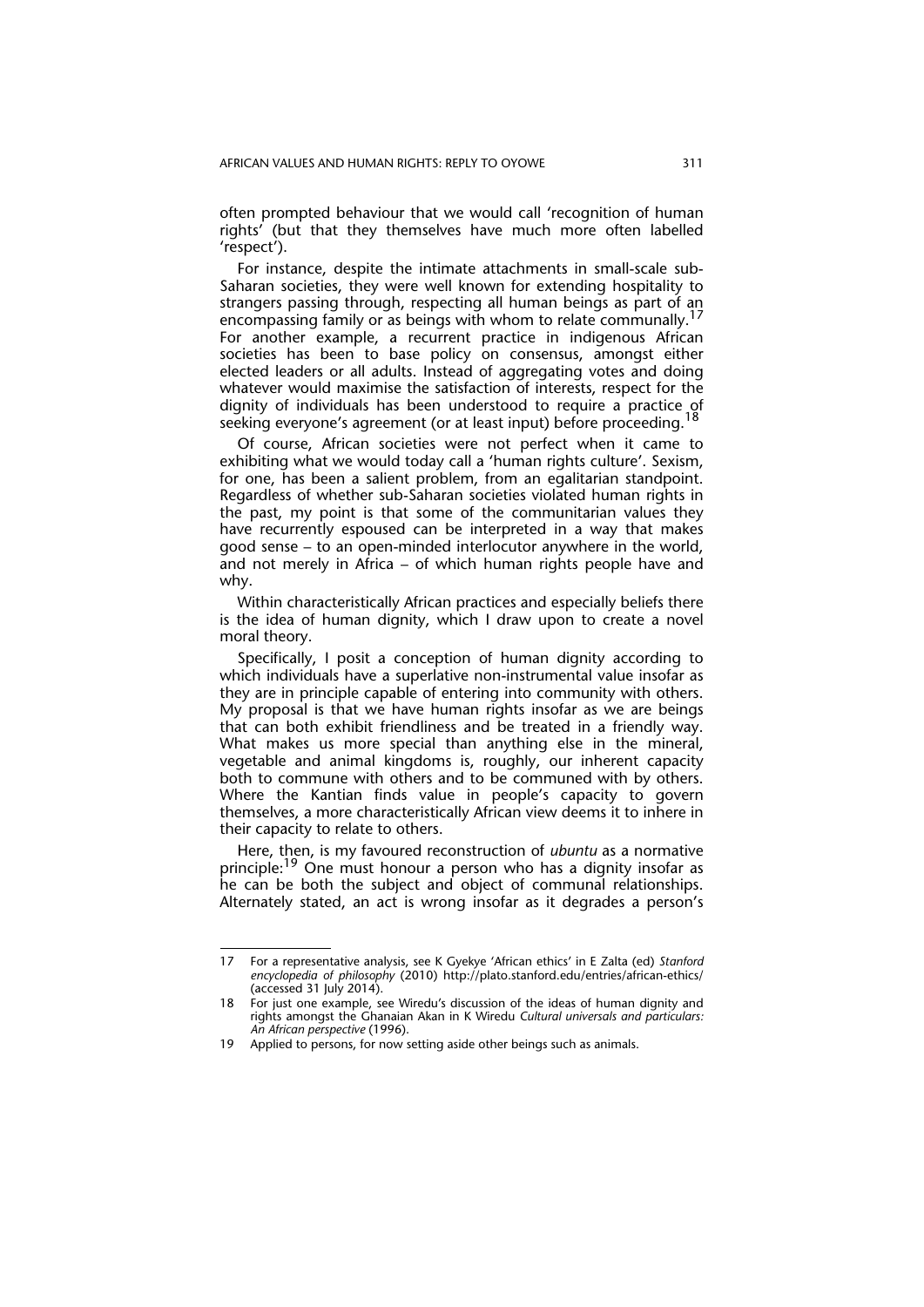special ability to enter into mutual relationships of identity and solidarity. Or, referring to the maxim that 'a person is a person through other persons', so widely invoked to capture *ubuntu*, I recommend interpreting it as a prescription to become a real person (to develop one's humanness) by prizing friendly relationships with those who must be treated with respect in virtue of their capacity for them.

#### **2.3 From** *ubuntu* **to human rights**

The last step to take in this section is to show how the moralphilosophical principle of respecting people's capacity for communal relationships entails and plausibly explains human rights. Here is the key rationale. Suppose that what is special about human beings is their capacity to be in communal relationships. In that case, one should neither stunt that capacity for the sake of something worth less than it, nor treat (innocent) others in an anti-social way.<sup>20</sup> Respecting another's dignified capacity both to exhibit friendliness and to be befriended means treating it as the most important value, and hence entails (in the case of innocents) not impairing their ability to be friendly as well as not failing to be friendly towards them.

Now, characteristic negative human rights violations are behaviours that *do* impair others' ability to be friendly as well as constitute grave forms of unfriendliness. What genocide, slavery, human trafficking, apartheid and totalitarianism have in common is more or less that those who engage in these practices treat people, who are special by virtue of their capacity for friendly relationship, in an extraordinarily unfriendly way (when unnecessary to rebut any unfriendliness on their part). As I explained in the article on which Oyowe focuses, many human rights are plausibly viewed as<sup>21</sup>

protections against enmity, against an agent treating others as separate and inferior, undermining their ends, seeking to make them worse off, and exhibiting negative attitudes toward them such as power seeking and *Schadenfreude*.

Raping someone to feel a sense of power and torturing an innocent person for fun are actions that stunt another's capacity for identity and solidarity for a trivial end and evince enormous division and illwill, the opposites of community, toward him. Instead of expressing togetherness, one creates distance; instead of engaging in coordinated behaviour, one subordinates; instead of helping another, one harms; and instead of being altruistic and sympathetic, one is indifferent or cruel.

<sup>20</sup> Unless a comparable unfriendliness (the opposites of the ideal of community, involving distance, subordination, harm and cruelty) towards them is necessary to rebut their initial unfriendliness, that is, roughly, unless they are guilty.

<sup>21</sup> Metz (n 3 above) 546.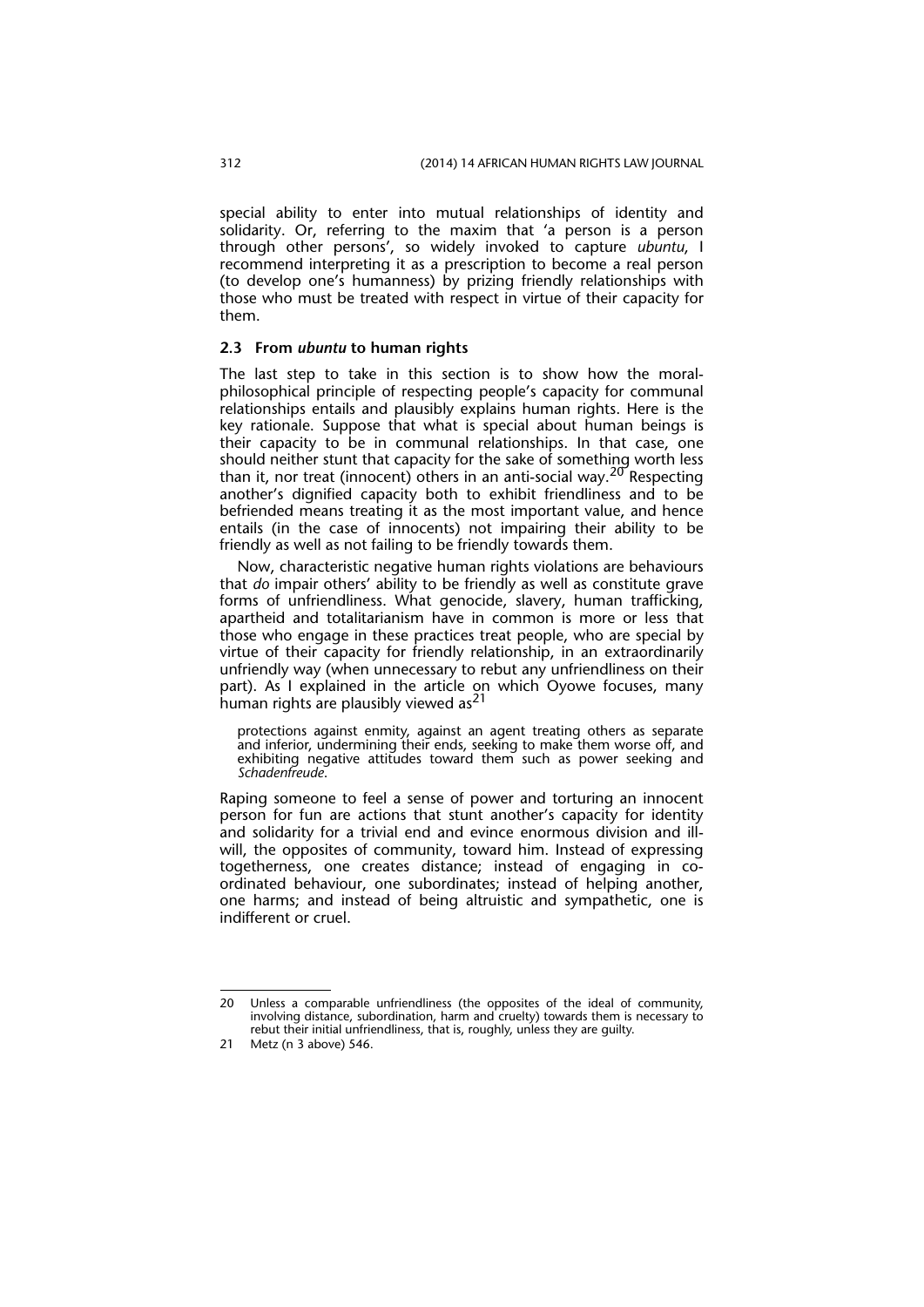This present rationale also plausibly accounts for positive rights. One way of treating people as special by virtue of their capacity for communal relationships is to recognise the respects in which they have actualised that capacity, which rationale makes sense of rights to the protection and enhancement of culture.<sup>22</sup> Another way to treat people as dignified because of their capacity to be party to relationships of identity and solidarity is to enable them to actualise that capacity, where food, education, housing, health care and the like are naturally relevant.<sup>23</sup> Failures of the state either to acknowledge people's actual communities or to help them commune with one another would be failures to treat people's capacity for communal relationships as the highest value and hence would be degradations of it.

In sum, supposing that individuals have a dignity by virtue of their capacity for friendliness, roughly an agent must treat them (when innocent) in a friendly way, where human rights violations are ways of treating (innocent) individuals in grossly unfriendly ways. Such an explanation of what a human rights violation is constitutes a promising rival to the standard Western, Kantian view that it is essentially a degradation of autonomy. It is a moral-philosophical gem mined from African worldviews, one worth studying under a loupe.

# **3 Oyowe's dilemma**

According to Oyowe, I have not demonstrated that a communitarian ethic can support human rights and, furthermore, according to him, any ethic that can support human rights cannot be communitarian. Much depends, therefore, on what he means by 'communitarian'.

Oyowe maintains that there are two key aspects to communitarianism: a descriptive or metaphysical thesis and a prescriptive or moral one. The former is the claim that individuals necessarily, perhaps causally, depend on the community at least for their existence and development into a normal adult human being, while the latter is the claim that community is a non-instrumental good normally to be favoured in cases of conflict with other goods.<sup>24</sup>

First, Oyowe maintains that my conception of dignity conflicts with the descriptive thesis about how individuals come to be. He claims that 'grounding dignity in a yet-to-be-realised capacity for community represents the individual as existing in principle outside the network of relationships that constitutes community'.<sup>25</sup> He further maintains that I have implicitly reversed the metaphysical relationship, so that

<sup>22</sup> For more on how the present understanding of *ubuntu* can ground a right to culture, see T Metz 'African values, human rights and group rights' in O Onazi (ed) *African legal theory and contemporary problems* (2014) 131 142-144.

<sup>23</sup> For additional discussion of socio-economic rights, see Metz (n 3 above) 550-551.<br>24 Ovowe (n 1 above) 105.

Oyowe (n 1 above) 105.

<sup>25</sup> Oyowe 108.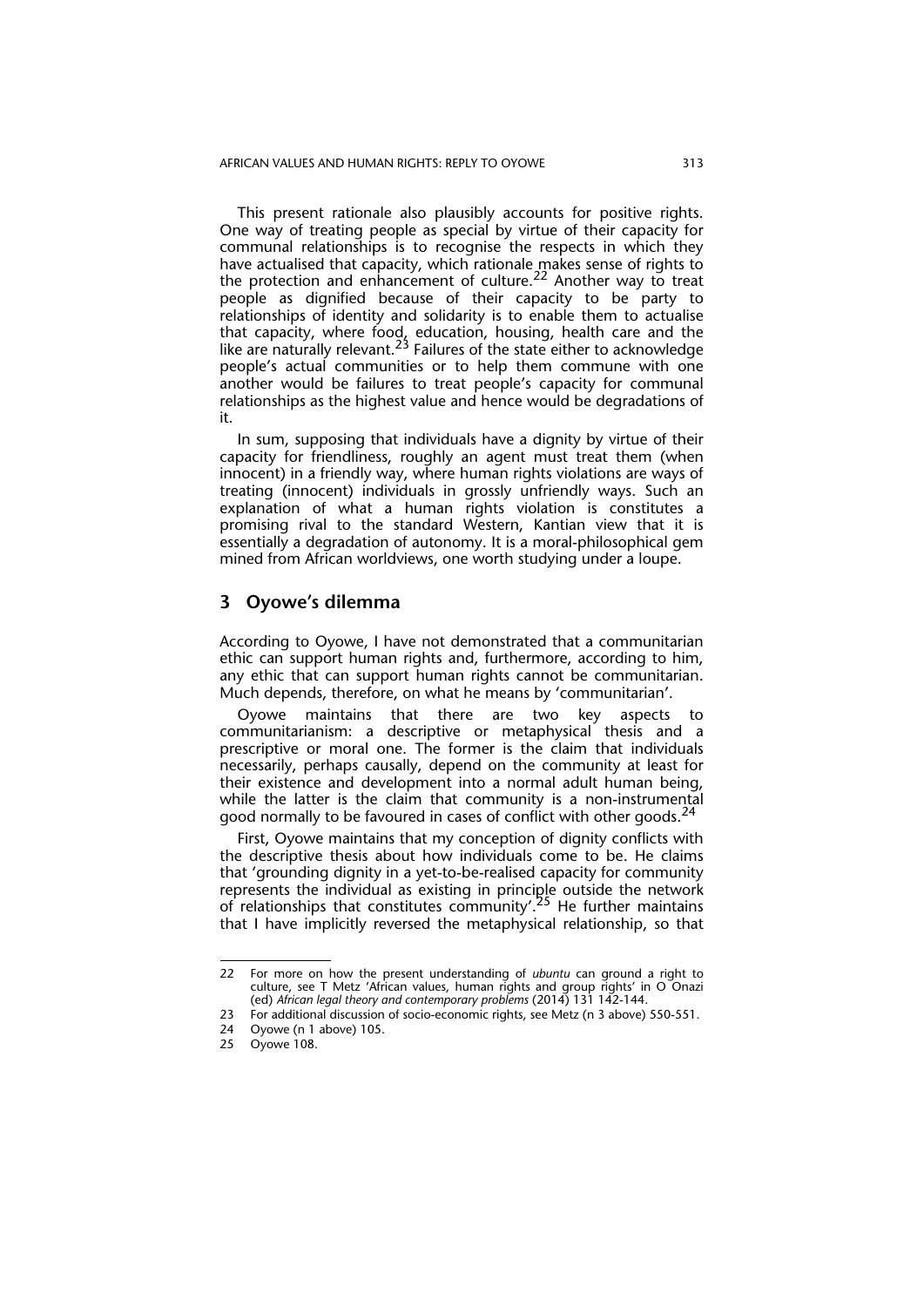community is thought to depend for its realisation on the individual, namely, her capacity for dignity or her individual choice.

Second, turn now to the prescriptive facet of communitarianism. On this score, Oyowe maintains that since I routinely prize liberty and negative rights to be free from interference, I am implicitly committed to individual freedom (or personal autonomy or something similar) as a final good that is distinct from that of community. A large majority of Oyowe's article then discusses the implications of a position that deems good for its own sake both individual freedom and communal relationship, and he naturally finds the implications unattractive: either liberty as a good outweighs community, in which case the communitarianism is lost, or community outweighs liberty, in which case the human rights are lost; or they are of equal value, in which case the theory is indeterminate in cases of conflict. As Oyowe says:<sup>26</sup>

[T]he onus is on Metz to show that communal harmony and individual freedom are indeed compatible … [B]y compatibility, Metz must have meant that his theory can either (i) incorporate both values while offering some criteria of ordering between them; or (ii) equally value communal harmony and individual freedom as non-instrumental goods, in which case it eschews any such ranking of moral values.

However, I as explain in the next section, this is not at all what I meant. I do not posit two distinct final goods, community and freedom, that are to be compared and weighed up against each other in cases of conflict. Instead, I argue that to express respect for the sole basic value of the dignity of the capacity for community *just is* (in part) to uphold individual freedom.

# **4 Reply to Oyowe**

Oyowe's view is that I am a closet Western liberal who accords final value to individual freedom and that this is the only strategy by which I could conceivably account for human rights. Any genuine appeal to communitarianism would mean prizing community over liberty and hence failing to account for at least negative human rights. In this section, I clarify the nature of my strategy for reconciling communitarian values and human rights, focusing in particular on showing how it avoids Oyowe's claims in the previous section that my position is neither descriptively nor prescriptively communitarian.

#### **4.1 Descriptive communitarianism**

Consider first the charge that my theory cannot account for the metaphysical thesis that individuals necessarily depend on a community for their existence and that it rather implies that a given community is constructed out of individuals who exist prior to it and then make a voluntary choice to enter it. By 'community' in this

<sup>26</sup> Oyowe 112.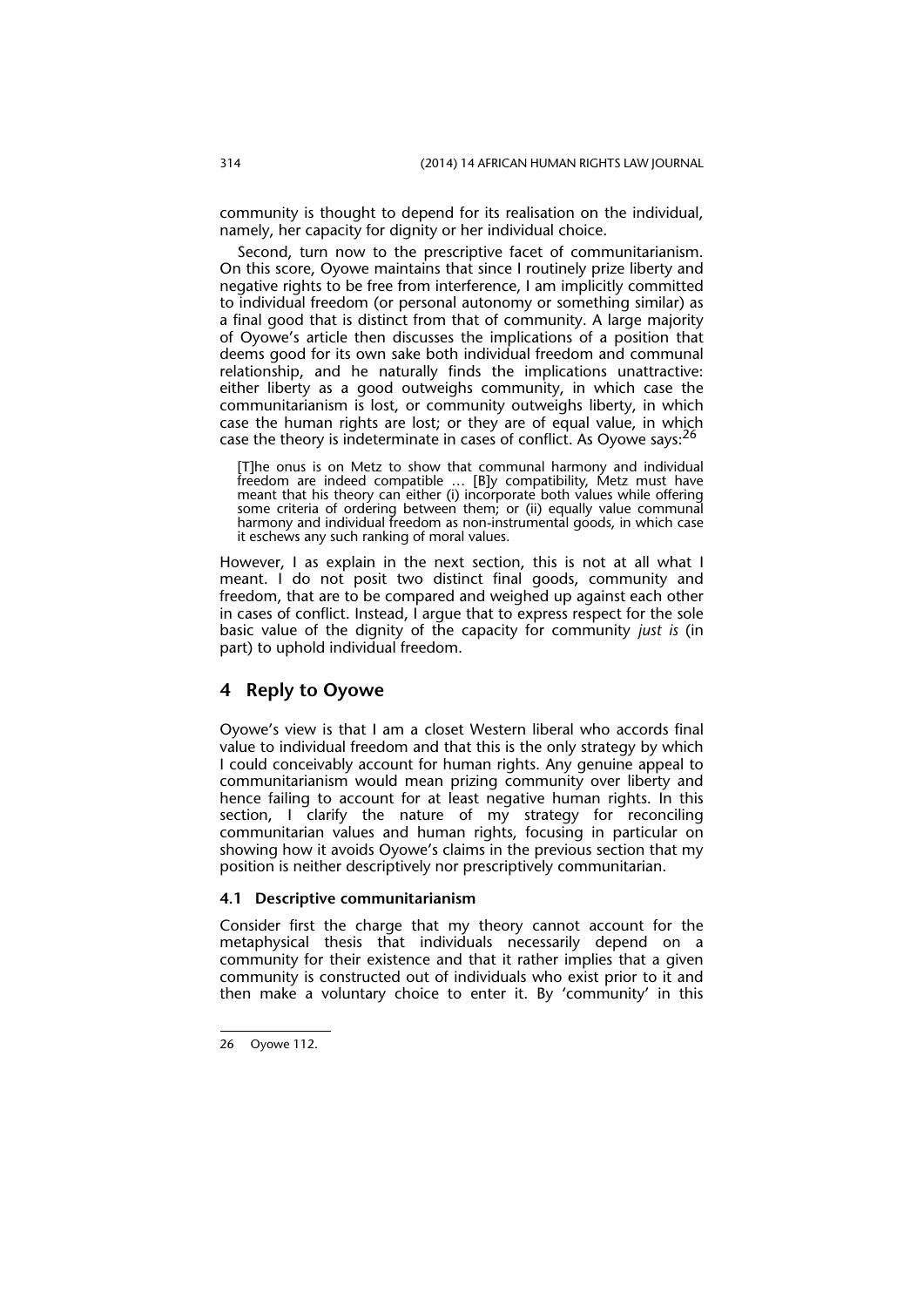context, Oyowe does not mean what I meant above by 'communal relationships', 'communion' and (on occasion) 'community'. What I mean by the latter is the combination of relationships of identity and solidarity, which can be realised at a dyadic level, between two people alone. What Oyowe means by 'community' is instead something like society as a whole which, he points out, is essential for bringing the individual into existence or enabling her to flourish.

I have two replies to these claims. First, they cannot be sensibly construed as defining elements of communitarianism since they are sociological banalities that no one would reasonably reject. Much too often in the literature, communitarians believe they are targeting liberalism and other 'individualist' philosophies by noting that individuals cannot exist or flourish on their own. However, I am simply not aware of any influential Western, liberal or individualist thinker who has claimed that it is possible for, say, a baby to grow up into a normal adult without socialisation, or an adult to make substantial achievements as a Robinson Crusoe on a deserted island without a cultural tradition, emotional support, substantial resources, peer recognition and so on. Who has made, or would make, such patently false empirical claims?

What leads Oyowe and communitarians to continually assert the descriptive thesis usually rests on a misreading of the social contract tradition. It is well known that social contract theorists characteristically imagine a 'state of nature' in which there is no state, institutional justice or other form of government, and then pose the question of under what conditions individuals would be reasonable to agree to form one. This thought experiment routinely gets misinterpreted in two ways.

For one, critics mistakenly hold that the state of nature includes the ru une, chaco inistancing non-city that the sense such as the family. However, the big quns of the Western tradition, such as Hobbes, Locke<sup>28</sup> and Rawls,  $29$  simply do not think in these terms. Their thought experiments are focused on the absence of political organisation or policy, nothing more.

For another, and more deeply, the state of nature, for them, is not supposed to represent what the world was like or even could be like, *contra* the readings of communitarians. Instead, it is supposed to bring out what is of normative importance for evaluating some facet of government. So, when Rawls imagines persons behind a veil of ignorance seeking generally useful means for achieving ends, he is not committed to the absurd view that individuals could in the real world live apart from each other, shorn of particularities. Instead, Rawls is in effect claiming that what is morally important about people is their

<sup>27</sup> T Hobbes *Leviathan* (1651).

<sup>28</sup> J Locke *Second treatise of government* (1690).

<sup>29</sup> J Rawls *A theory of justice* (1971).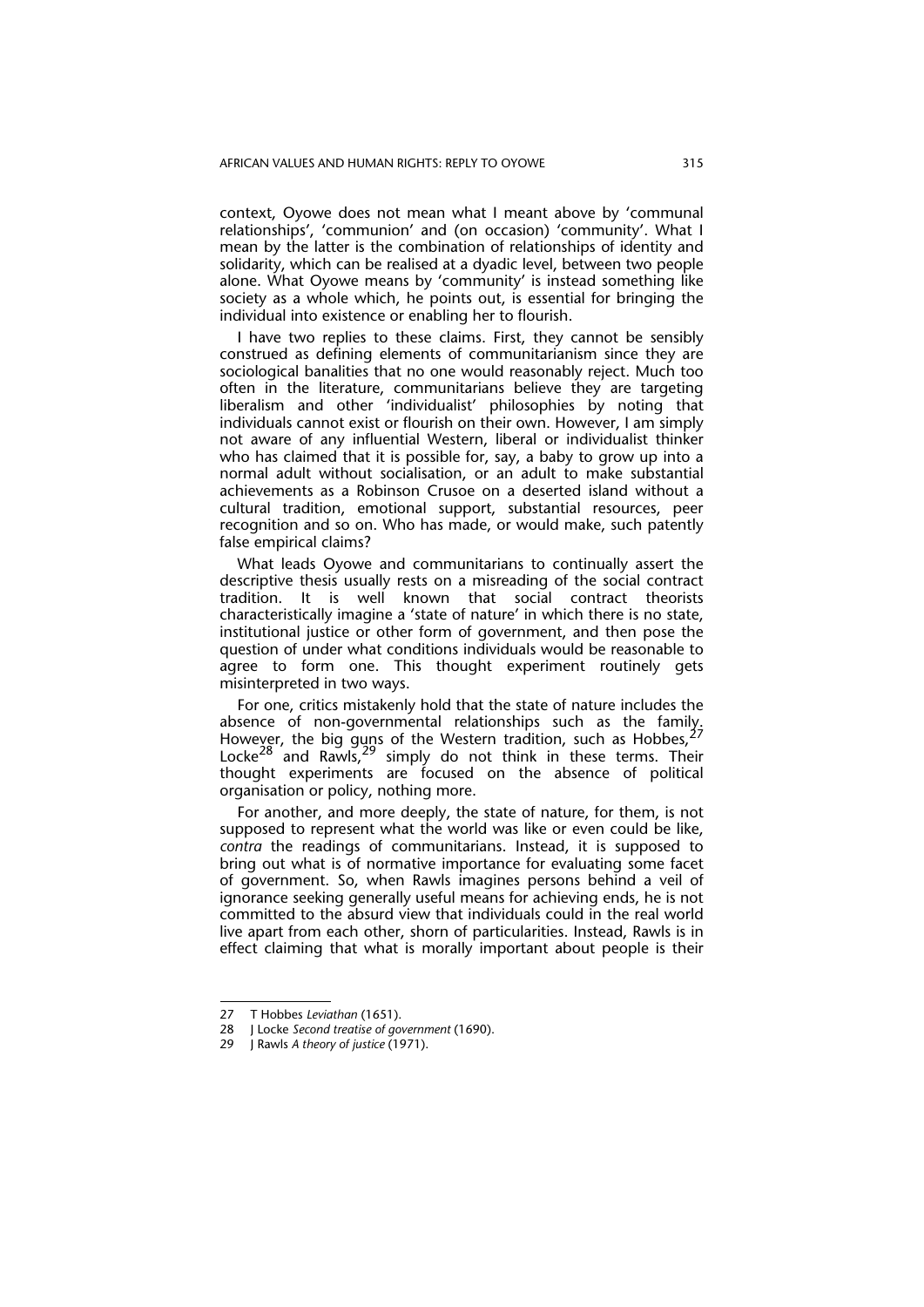capacity for autonomy, and that a conception of justice needs to be appraised in light of how it bears on that capacity.

In short, it is a category mistake to suppose that Western liberals, even social contract theorists, maintain that individuals could exist without families and societies that enable them to flourish. Hence, pointing out the obvious fact that individuals depend on society cannot be what differentiates communitarianism from their perspectives.

My second reply to the charge that my views flout the metaphysical element of communitarianism is that they in fact imply nothing metaphysical. To contend that what makes individuals special is their capacity for communal relationships, regardless of whether that capacity has been exercised to a certain degree, neither asserts nor implies any view about how individuals have existed or could exist in relation to the societies in which they have been raised and now live. It simply points to what gives them a dignity. Oyowe is incorrect, therefore, when he says that, on my view, 30

[t]he mere possession of that capacity sets the individual apart from the community, insofar as having that capacity expresses the promise of the individual's subsequent entry into community ... Metz implicitly represents the individual as necessarily occupying a place outside of those relationships that constitute community.

No, I do not. I coherently can, and hereby do, explicitly claim that individuals could not have a dignity by virtue of their capacity for communal relationships without having been reared by families that in turn have been supported by other families in the form of a society and that individuals almost never voluntarily join a society from outside of it. When I consider an individual's ability, apart from how it has been exercised in relation to others, I am not asserting that he could live apart from them or have that ability without having been supported by them; I am merely focusing, for the philosophical moment, on what I take to be a morally valuable facet of her.

#### **4.2 Prescriptive communitarianism**

If my analysis in the previous subsection was correct, and there is no reasonable disagreement amongst interlocutors about whether individuals and their capacities can exist apart from a social context, then the real issue as to whether my view counts as communitarian is a normative one. Here, recall, Oyowe believes that my 'theory is less communitarian than it purports to be … [and] even if the theory was sufficiently communitarian, it could not successfully resist the charge of collectivism – the criticism that individual liberty and communal harmony are incompatible'.<sup>31</sup> He maintains that they are incompatible since I am committed to the view that they are two

<sup>30</sup> Oyowe (n 1 above) 108-109.

<sup>31</sup> Oyowe 112.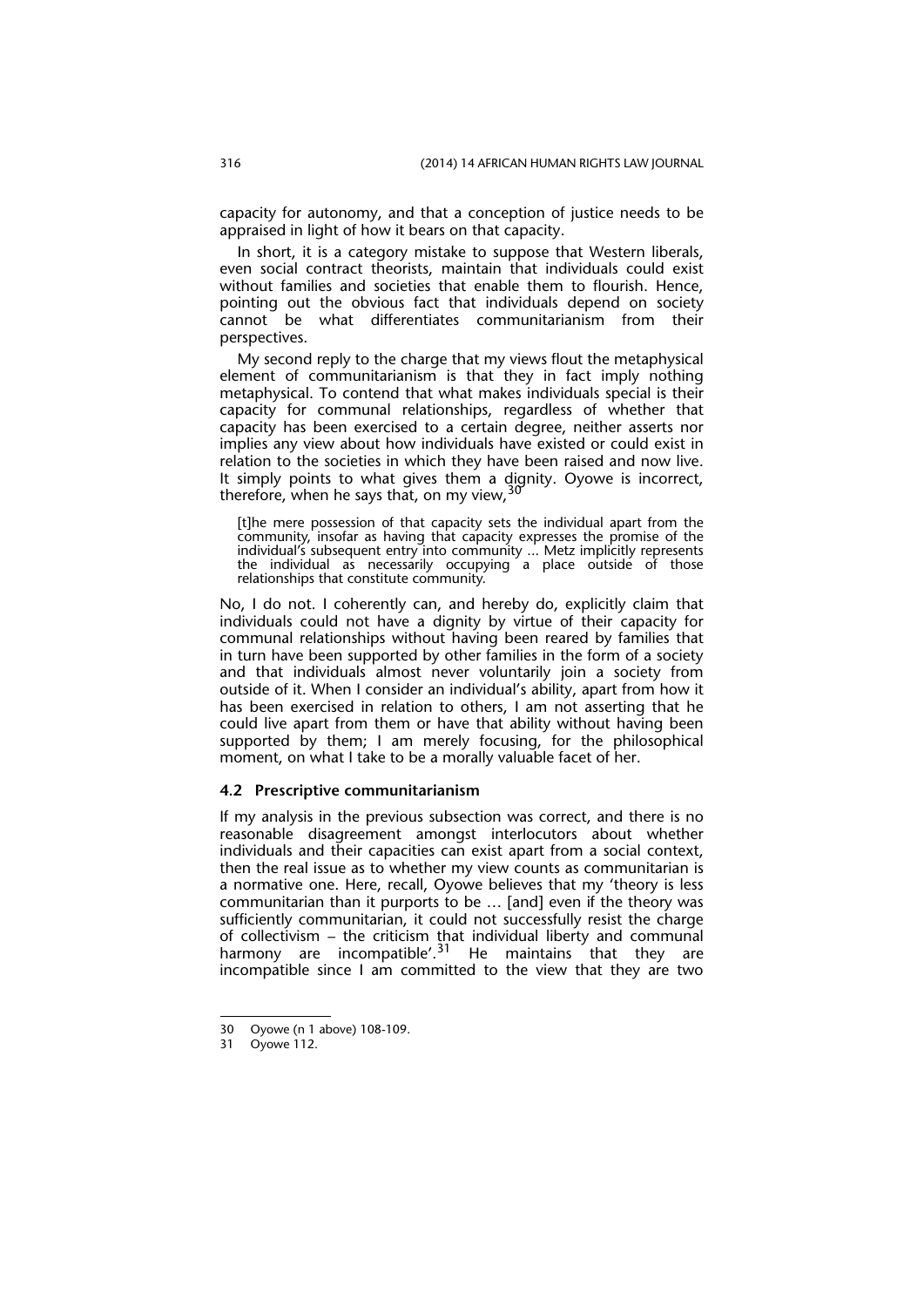different goods, and it is clear that they sometimes conflict with one another.

As I indicated above, my theory does not posit *two* distinct final goods to be *promoted*: those of individual freedom and communal relationship. I must *not* be viewed as 'trying to accommodate two potentially-conflicting non-instrumental values'.32 Instead, I posit a *single* basic good, that of human dignity *qua* capacity for communal relationship, and I maintain that it is to be *respected*.

My key claim is that part of what it means to treat someone as special by virtue of her capacity for communal or friendly relationship is to commune with or be friendly towards her (at least when she has not misused that capacity), and that what it means to be friendly towards a person is to avoid subordinating her, amongst other conditions such as avoiding harming her and acting consequent to negative attitudes such as cruelty. Hence, co-ordinating rather than subordinating, that is, upholding another's negative right to be free from interference, *just is* (in part) what it is to treat someone with respect in virtue of her capacity for communal relationships.

To illustrate my position, consider an example of someone who has a right to privacy of a sort that would permit him to engage in gay sex without consequent legal coercion. I explain the right in terms of respectful treatment. This person has a dignity insofar as he is a being that by nature has the capacity to be friendly and to be befriended, and treating that superlatively valuable element of him with respect means not restricting his capacity to be friendly for something worth less than it and not treating him in an unfriendly way (if he has not acted in an unfriendly way towards others). And as it would both seriously stunt his capacity to be friendly, as well as be quite unfriendly, to lock him up in a small cage for decades, I conclude that it would be wrong to do so; indeed, a human rights violation.

Although Oyowe sometimes indicates an awareness that I am deontologist, one who denies that morality is a consequentialist matter of maximising good states of affairs, he never comes to grips with my dignity and respect-based strategy for grounding human rights such as negative ones to be free from interference. Failing to recognise and discuss the view that human rights are ways of honouring people's capacity for communal relationships, his criticisms miss their target, applying to some view that I have never advanced.

Oyowe is drawn towards a consequentialist interpretation of my work probably because he finds it to be the only properly communitarian theory. I suspect this issue is at the core of our substantive dispute. Oyowe in effect maintains that only a view that posits communal relationships as a final good to be promoted can count as communitarian, or sufficiently so, and that leads him to ascribe such a consequentialism to me.

<sup>32</sup> Oyowe 123.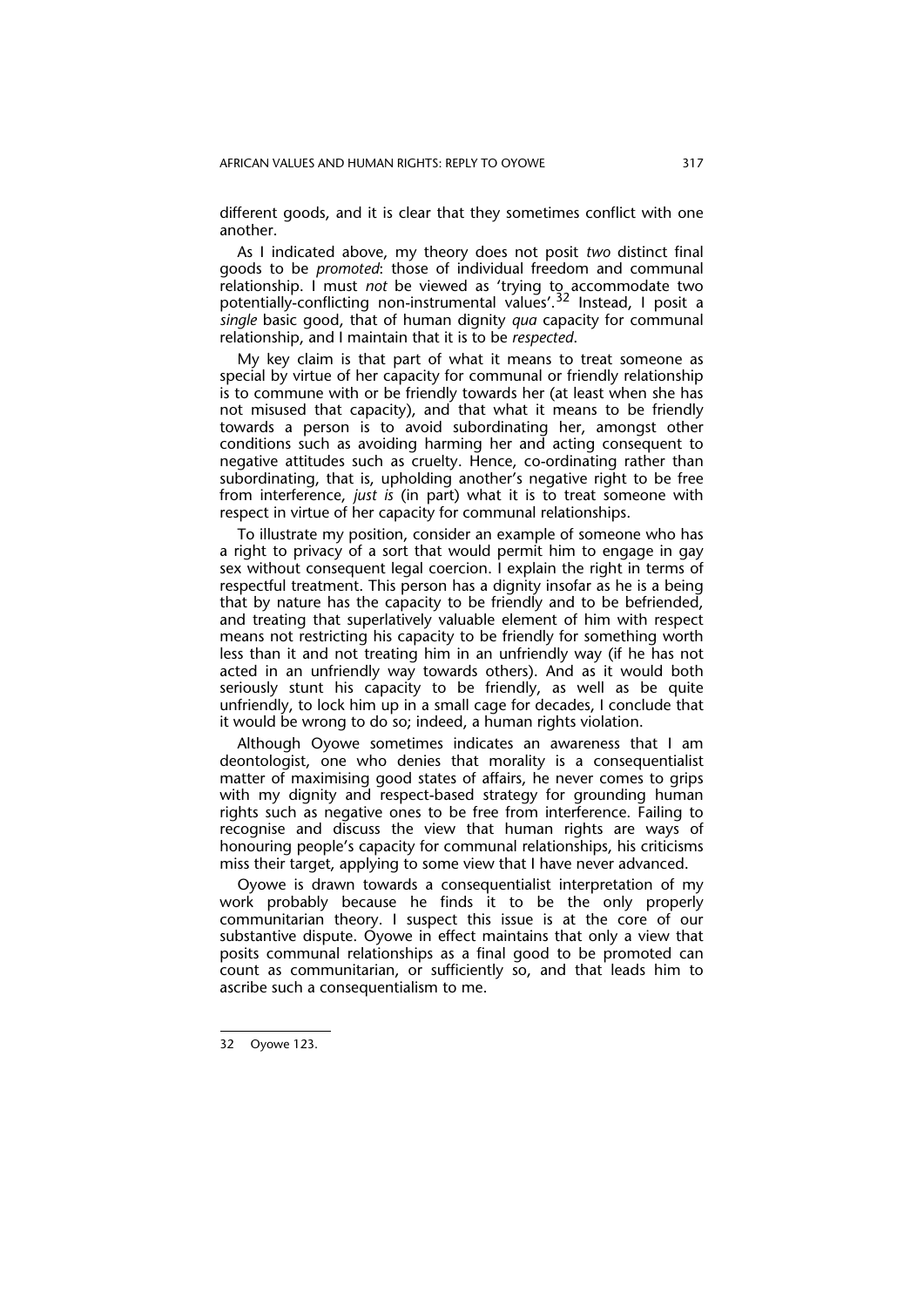Here are three reasons to find my respect-based principle to be prescriptively communitarian, and not to think that one must be a consequentialist with regard to the value of community in order to count. Recall that my theoretical rendition of *ubuntu* is the claim that right acts are those that respect people by virtue of their capacity for communal relationships, ones of identity and solidarity. It is communitarian, first, in that it conceives of the basic good in terms of the capacity for communal relationships. Western principles normally conceive of the basic good in terms of properties intrinsic to an individual, ones that make no essential reference to others. So, for instance, the Kantian says that dignity inheres in the individual's capacity to govern herself, while the utilitarian maintains that moral status inheres in the individual's ability to experience pleasure and pain. In contrast, my view is essentially relational, deeming basic value to consist not merely of properties internal to a person, but rather extrinsic ones. What is special about a person, I maintain, is her ability to relate to others communally. That is an important difference from the liberal and individualist traditions in the West.

A second reason for finding my principle to be communitarian is that its key elements are derived from the beliefs and practices of a wide array of indigenous sub-Saharan peoples, who are invariably described as adhering to communitarian ways of life.<sup>33</sup> Of course, one will find some similar elements in the Western tradition, for instance in the work of Karl Marx $^{34}$  and, more recently, the ethic of care.<sup>35</sup> However, communitarian ideals are much more characteristic of the African tradition than they are of the Western. It is well known not only that the conception of communal relationships that I work with is often pursued on moral grounds by traditional African societies, but also that they subscribe to the ethical perspective that individual human beings have a dignity that demands respect. Putting those two ideas together as I have, it seems fair to call the view that we have a dignity by virtue of our capacity for communal relationships an 'Afro-communitarian' perspective.

Third, and finally, other views salient in the African philosophical tradition that accept human rights are widely called 'communitarian'. For example, Kwame Gyekye, who has also worked to explain the respects in which African thought is best interpreted as accepting human rights,<sup>36</sup> calls his view 'moderate communitarianism' and nearly everyone, including those thinkers who reject his view, call it the same thing. And notice that Oyowe himself calls Gyekye's view –

<sup>33</sup> For just one example, consider K Wiredu 'Social philosophy in postcolonial Africa: Some preliminaries concerning communalism and communitarianism' (2008) 27 *South African Journal of Philosophy* 332.

<sup>34</sup> K Marx 'On James Mill' (1843) in D McLellan (ed) *Karl Marx: Selected writings* (1977) 114.

<sup>35</sup> N Noddings *Caring* (1984).

<sup>36</sup> K Gyekye *Tradition and modernity* (1997) 35-76.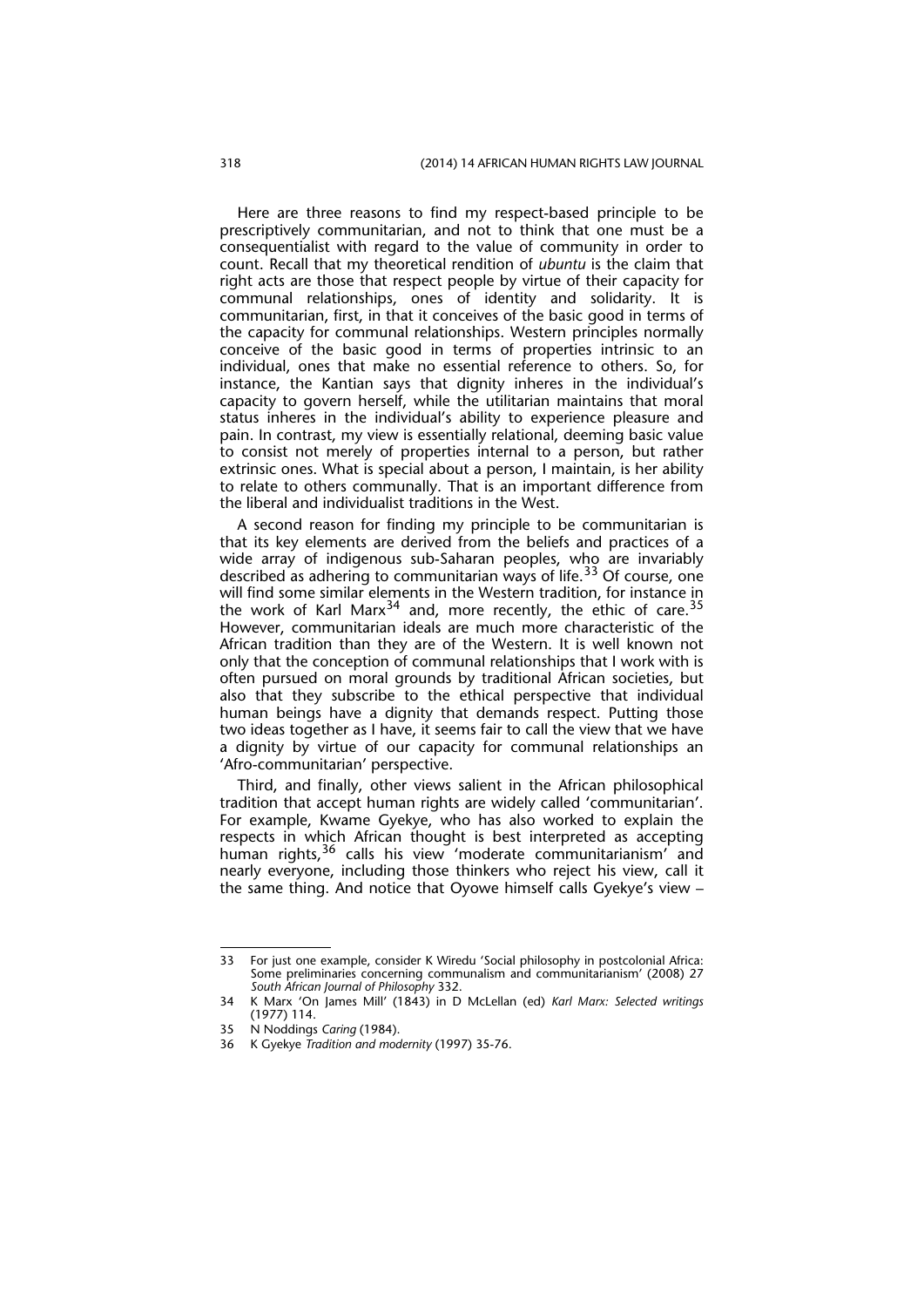which grounds human rights on human dignity<sup>37</sup> – 'moderate communitarianism'.38 My view is therefore entitled to a similar label.

I conclude, therefore, that the principle I have constructed in light of values and norms associated with *ubuntu* is communitarian and, furthermore, that Oyowe has not provided any reason to doubt that it fails to entail and plausibly explain a wide array of human rights. Oyowe uses terms such as 'disingenuously',  $39$  'deeply disturbing'<sup>40</sup> and 'betraying a deep-seated incoherence'<sup>41</sup> to characterise my attempt to ground human rights on a philosophical interpretation of ideas associated with *ubuntu*. I hope this reply has made it clear that, while such characterisations might apply to the views Oyowe discusses, he has not provided reasons to think they apply to mine.

# **5 Conclusion**

I conclude this article by briefly considering what my account of human rights entails for how to understand the Constitution. As is well known to South African jurists, the epilogue of the interim Constitution explicitly mentioned *ubuntu* as a value to guide the postapartheid era, $42$  but such did not appear in the final Constitution that was eventually ratified. In light of the absence of explicit mention of *ubuntu* in the final Constitution, should justices avoid making any appeal to it when interpreting it? And rather than viewing the Bill of Rights as grounded on ideals of sub-Saharan peoples, might it not be more apt to view it as anti-African, a mere expression of the will of the 'conqueror', to use Ramose's term?<sup>43</sup> In particular, Ramose and others contend that what is commonly called the 'property clause', according to which no one may be deprived of property (except in terms of law of general application),  $44$  is unjustified by sub-Saharan values because it precludes compensatory justice.

The issue is complicated, and cannot be resolved adequately here. However, I note three things in reply. First, attempting to provide a theoretical justification for characteristic elements of the Bill of Rights does not imply that I believe that chapter of the Constitution to be perfect. Second, a plain reading of the rest of the section on property allows the state to effect redistribution for the sake of a legitimate public purpose, including an equitable allocation of land,45 meaning

<sup>37</sup> Albeit dignity conceived as God-given life or the capacity autonomy, not as the capacity for communal relationship. See Gyekye (n 36 above) 63-64.

<sup>38</sup> Oyowe (n 1 above) 104.

<sup>39</sup> Oyowe 121.

Oyowe 123.

<sup>41</sup> Oyowe 119.

<sup>42</sup> Constitution of the Republic of South Africa, Act 200 of 1993.

<sup>43</sup> M Ramose 'An African perspective on justice and race' (2001) 3 *Polylog*, http:// them.polylog.org/3/frm-en.htm (accessed 14 July 2014).

<sup>44</sup> Sec 25(1) Constitution of the Republic of South Africa.

<sup>45</sup> Secs 25(2)-(9).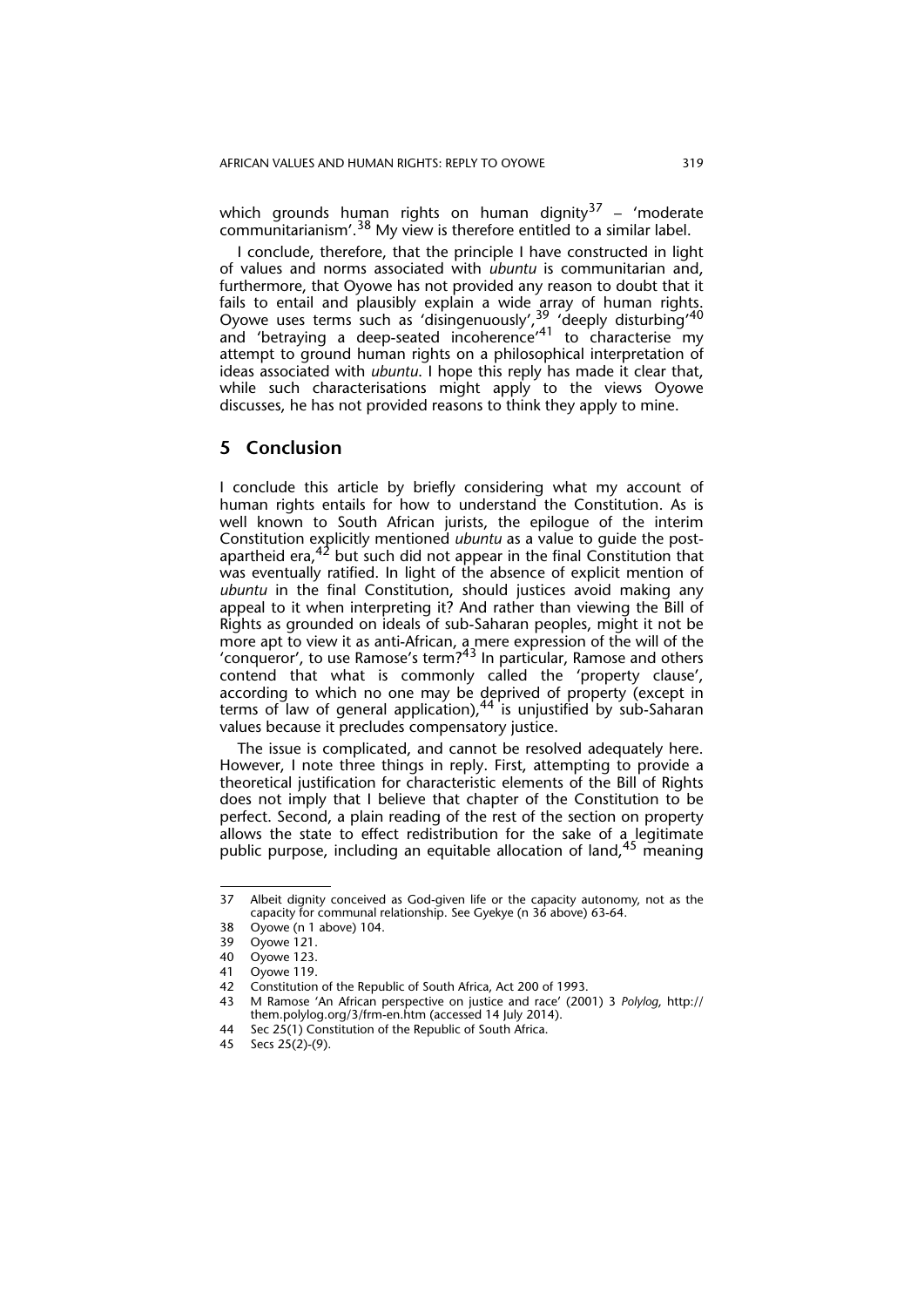that the property clause is not to blame for the inadequate compensatory justice in post-apartheid South Africa.46 Third, a significant element of why apartheid was wrong is that land was taken unjustly, which suggests that some kind of right to property is aptly constitutionally enforced.<sup>47</sup>

It is no doubt true that some of those who benefited from apartheid struggled to ensure that certain rights protecting individuals and minorities were put into the Constitution. And it is also true that those who benefited from apartheid have by and large continued to flourish under the new constitutional dispensation. However, from these points it does not follow that the Bill of Rights is 'un-African' or the like. The claim advanced in this article is that *ubuntu* grounds an approach to morality that makes good sense of human rights such as those to life, privacy and freedom of religious practice (amongst others). It is far from obvious that upholding those kinds of rights would make it impossible or even difficult for a state to advance compensatory justice. And given the importance of the idea of respect for human dignity among black sub-Saharan peoples, disregarding such rights would hardly count as 'African'.

Finally, should justices avoid appealing to *ubuntu* since it is nowhere mentioned in the Constitution? Again, the matter is complicated, ultimately requiring one to defend a theory of how to interpret legal documents. I favour a purposive approach, largely for reasons that Dworkin has championed,<sup>48</sup> but also because the Constitution itself explicitly prescribes such an interpretive method!<sup>49</sup> In black and white, the Constitution instructs those interpreting it not to stick to the black and white. If, therefore, when reading the Bill of Rights one 'must promote the values that underlie an open and democratic society based on human dignity<sup>50</sup> and 'must promote the spirit, purport and objects of the Bill of Rights' when interpreting any legislation,51 it follows that justices must appeal to *ubuntu*, supposing it is true that it is what entails and best explains salient human rights.

In this article, my aim has been to continue the project of putting flesh on the South African Constitutional Court's mere assertion that the 'spirit of *ubuntu* ... suffuses the whole constitutional order ... [and] is a unifying motif of the Bill of Rights'.<sup>52</sup> I have sought to show not

<sup>46</sup> But compare L Ntsebeza 'Land redistribution in South Africa: The property clause revisited' in L Ntsebeza & R Hall (eds) *The land question in South Africa* (2007) 107 120-124.

<sup>47</sup> For a defence of the Constitution's property clause from a 'pro-poor' standpoint, see T Metz 'The desirability of a property clause' (2013) 25 *Stellenbosch Law Review* 312.

<sup>48</sup> Eg, R Dworkin *Law's empire* (1986).

Sec 39 Constitution of the Republic of South Africa.

<sup>50</sup> Sec 39(1) Constitution of the Republic of South Africa.

<sup>51</sup> Sec 39(2) Constitution of the Republic of South Africa.

<sup>52</sup> *Port Elizabeth Municipality v Various Occupiers* 2005 (1) SA 217 (CC); 2004 (12) BCLR 1268 (CC) para 37. See also *Dikoko v Mokhatla* (2006) ZACC 10; 2006 (6) SA 235 (CC); 2007 (1) BCLR 1 (CC) para 113.